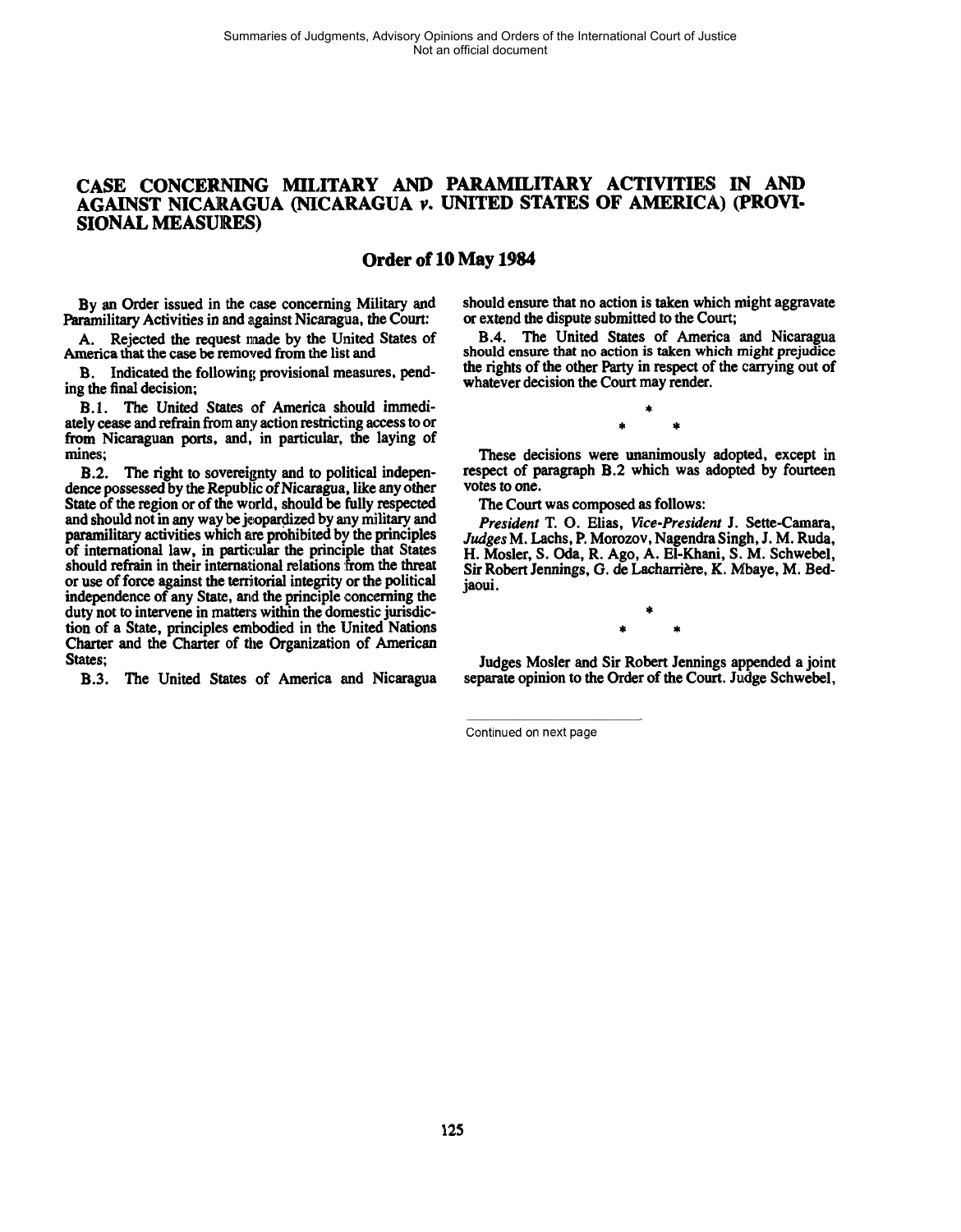who voted against paragraph B.2 of the Order, appended a dissenting opinion. **(A brief summary of these opinions may** be found annexed hereto.)

# Proceedings before the Court (paras. 1-9)

In its Order, the Court recalled that on 9 April 1984 Nicaragua instituted proceedings against the United States of America, in respect of a dispute concerning responsibility for military and paramilitary activities in and against Nicaragua. On the basis of the facts alleged in its Application, Nicaragua. requested the Court to adjudge and declare (inter alia):

-that the United States of America had 'violated and was violating its obligations to Nicaragua, under several international instruments and under general and customary international law;

that the United States of America was under a duty to cease and desist immediately from all use of force against Nicaragua, all violations of the sovereignty, territorial integrity or political independence of Nicaragua, all support of any kind to anyone engaged in military or paramilitary actions in or against Nicaragua, and all elfforts to restrict access to or from Nicaraguan ports;

-that the United States of America has an obligation to pay Nicaragua reparation for damages incunred by reason of these violations.

On the same day, Nicaragua urgently requested the Court to indicate provisional measures:

"-That the United States should immediately cease and desist from providing, directly or indirectly, any support-including training, arms, ammunition, supplies, assistance, finances, direction or any other form of support-to any nation, group, organization, movement or individual engaged or planning **to** engage in military or paramilitary activities in or against Nicaragua;

"-That the United States should immediately cease and desist from any military or paramilitary activity by its own officials, agents or forces in or against: Nicaragua and from any other use or threat of force in its relations with Nicaragua."

Shortly after the institution of these proceedings, the United States of America notified the Registry that it had appointed an Agent for the purposes of this **case** and, being convinced that the Court was without jurisdiction in the case, requested the Court to preclude any further proceedings and to remove the case from the list (letters of 13 and 23 April 1984). On 24 April. taking into account a letter of the same date from Nicaragua, the Court decided that it had then no sufficient basis for acceding to the request of the United States.

# **Jurisdiction** (paras. 10-26)

Declaration of Nicaragua **and** request for removal from the List made by the United States (paras. 10-21)

Nicaragua claims to found the jurisdiction of the Court to entertain this case on the declarations of the Parties accepting the compulsory jurisdiction of the Court under Article 36,

paragraph 2, of the Statute of the Court, namely the Declaration made by the United States of America **dated** 26 August 1946 and the Declaration made by Nicaragua dated 24 September 1929. Under the system of international judicial settlement of disputes in which the consent of the States constitutes the basis of the Court's jurisdiction, a State having accepted the jurisdiction of the Court by a declaration may rely on the declaration by which another State has also accepted the jurisdiction of the Court, in order to bring a case before the Court.

Nicaragua claims to have recognized the compulsory jurisdiction of the Permanent Court of International Justice by its declaration of 24 September 1929, which, it claims, continues in force and is deemed by virtue of Article 36, paragraph 5, of the Statute of the present Court to be an acceptance of the compulsory jurisdiction of that Court.

The United States contends that Nicaragua never ratified the Protocol of Signature of the Statute of the Permanent Court of International Justice, that Nicaragua never became a party to the Statute of the Permanent Court, and that consequently the declaration by Nicaragua of 1929 never came into force and that Nicaragua cannot be deemed to have accepted the compullsory jurisdiction of the present Court by virtue of Article 36 of its Statute. The United States therefore requests the Court **to** preclude any further proceedings and **to**  remove the case from the list.

For its part, Nicaragua asserts that it duly ratified the Protocol of Signature of the Statute of the Permanent Court, and sets forth a number of points in support of the legal validity of its declaration of 1929. The two Parties explained their arguments at length during the oral proceedings.

The Court finds **that** in this case, the question is whether Nicaragua, having deposited a declaration of acceptance of the jurisdiction of the Permanent Court, can claim to be a "State accepting the same obligation" within the meaning of Article 36, paragraph 2, of the Statute, so as to invoke the declaration of the United States. As the contentions of the Parties disclose a "dispute as to whether the Court has jurisdiction", the matter has to be settled by the decision of the Court, after having heard the Parties. The Court is therefore unable to accede to the United States' request summarily **to**  remove the case from the list.

# Declaration of the United States (paras. 22 and 23)

The United States also disputes the jurisdiction of the Court in this case by relying on a declaration which it deposited on 6 April 1984, refemng to its 1946 Declaration, and providing that that Declaration "shall not apply to disputes with any Central American State or arising out of or related to events in Central America" and that it "shall take effect immediately and shall remain in force for a period of two years". Since the dispute with Nicaragua, in its opinion, clearly falls within the terms of **the** exclusion in the declaration of 6 April 1984, it considers that the 1946 Declaration cannot confer jurisdiction on the Court to entertain the case. For its part, Nicaragua considers that the declaration of

<sup>&</sup>lt;sup>1</sup>Under Article 36, paragraph 5, of the Statute of the Court, a declaration made pursuant to the Statute of the Permanent Court which is "still in force" **is to be deemed, as between the Parties to the Statute, to be an acceptance of the jurisdiction of the International Court of Justice for the period which it still lm to run.**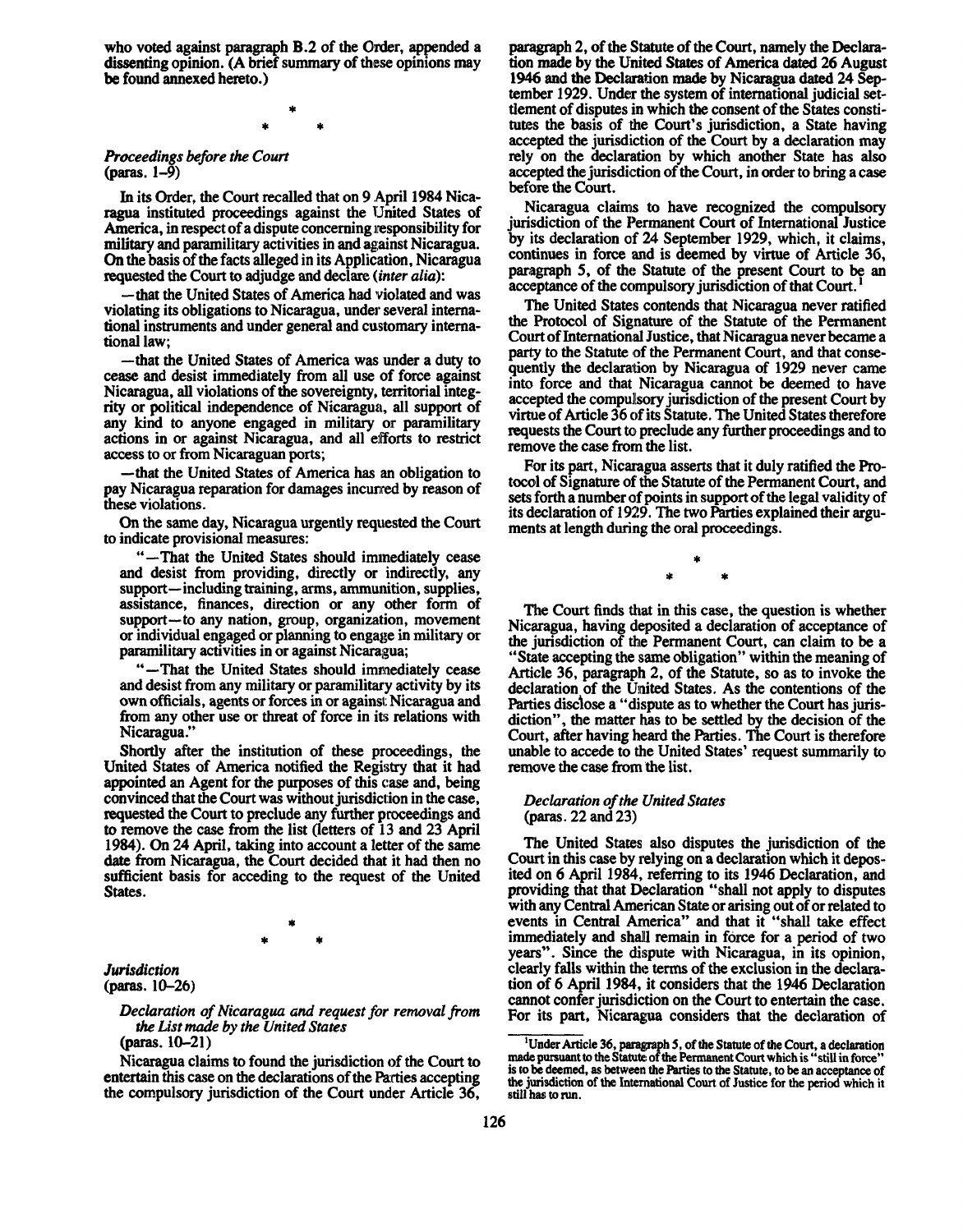6 April 1984 could not have modified the 1946 Declaration which, not having been validly terminated, remains in force.

*Conclusion*  (paras. 24-26)

The Court observes that it ought not to indicate provisional measures unless the provisions invoked by the Applicant appear, prima facie, to afford a basis on which its jurisdiction might be founded. It does not now have to determine the validity or invalidity of the declaration of Nicaragua of 24 September 1929 and, **the** question whether **or** not Nicaragua could thus rely on the United States Declaration of 16 August 1946, or the question whether, as aresult of the declaration of 6 April 1984, the Application is excluded as from this date from the scope of the United States acceptance of the compulsory jurisdiction of the Court. It finds that ithe declarations deposited by the two Parties respectively in 1929 and in 1946 nevertheless appear to afford a basis on which the jurisdiction of the Court might be founded.

# *Provisional Measures*  (paras. 27-40)

The Order sets out the circumstances alleged by Nicaragua as requiring the indication of provisional measures, and the material it has provided to support its allegations. The Government of the United States has stated that the United States does not intend to engage in a debate concerning the facts alleged by Nicaragua, given the absence of jurisdiction, but it has admitted no factual allegations by Nicaragua whatever. The Court had available to it considerable information concerning the facts of the present case, including official statements of United States authorities, and has to consider whether the circumstances drawn to its attention require the indication of provisional measures, but it makes it clear that the right of the respondent **to** dispute the facts alleged must remain unaffected by its decision.

After setting out the rights which, according to Nicaragua, should be urgently protected by the indication of provisional measures, the Court considers three objections raised by the United States (in addition to the objection relating to jurisdiction) against the indication **of** such measures.

First, the indication of provisional measures would interfere with the negotiations being conducted in the context of **the work of the Contadora Ciroup, and would directly involve**  the rights and interests of States not Parties 1:o this case; **sec**ondly, these negotiations constituted a regional process within which Nicaragua is under a good faith obligation to negotiate; thirdly, the Application by Nicaragua raises issues which should more properly be committed to resolution by the political organs of the United Nations and of the Organization of American States.

Nicaragua disputes the relevance to this case of the Contadora process-in which it is actively participating-denies that its claim could prejudice the rights of other States, and recalls previous decisions of the Court, by virtue of which, in its opinion, the Court is not required to decline to undertake **an** essentially judicial task: merely because the question before it is intertwined with political questions.

should indicate provisional measures, as provided by Article

41 of the Statute, in order to preserve the rights claimed. It emphasizes that its decision in no way prejudges the question of its jurisdiction to deal with the merits of the case and leaves unaffected the right of the Government of the United States and of the Government of Nicaragua to submit arguments in respect of such jurisdiction or such merits.

For these reasons, the Court gives the decision of which the complete text is reproduced below:

### **OPERATIVE PART OF THE ORDER**

THE COURT.\*

A. Unanimously,

*Rejects* the request made by the United States of America that the proceedings on the Application filed by the Republic of Nicaragua on 9 April 1984, and on the request filed the same day by the Republic of Nicaragua for the indication of provisional measures, be terminated by the removal of the case from the list;

B. *Indicates,* pending its final decision in the proceedings instituted on 9 April 1984 by the Republic of Nicaragua against the United States of America, the following provisional measures:

1. 'Unanimously,

The United States of America should immediately cease and refrain from any action restricting, blocking or endangering access to or from Nicaraguan ports, and, in partirnlar, the laying of mines;

By fourteen votes to one,

The right to sovereignty and to political independence possessed by the Republic of Nicaragua, like any other State of the region or of the world, should be fully respected and should not in any way be jeopardized by any military and paramilitary activities which are prohibited by the principles of international law, in particular the principle that States should refrain in their international relations from the threat or use of force against the territorial integrity or the political independence of **any State.** and the principle concerning the duty not to intervene in matters within the domestic jurisdiction of a State, principles embodied in the IJnited Nations Charter and the Charter of the Organization of American States.

*FOR: President* Elias; *Vice-President* Sette-Camara; *Judges*  Lachs, Morozov, Nagendra Singh, Ruda, Mosler, Oda, Ago, El-Khani, Sir Robert Jennings, de Lacharrière, Mbaye, Bedjaoui.

AGAINST: *Judge* Schwebel.

3. Unanimously,

The Governments of the United States of America and the Republic of Nicaragua should each of them ensure that no action of any kind is taken which might aggravate or extend the dispute submitted to the Court.

4. Unanimously,

The Governments of the United States of America and the Republic of Nicaragua should each of them ensure that no

The Court finds that the circumstances require that it "Composed as follows: President Elias; Vice-President Sette-Camara;<br>Ould indicate provisional measures, as provided by Article Khani, Schwebel, Sir Robert Jennings, de